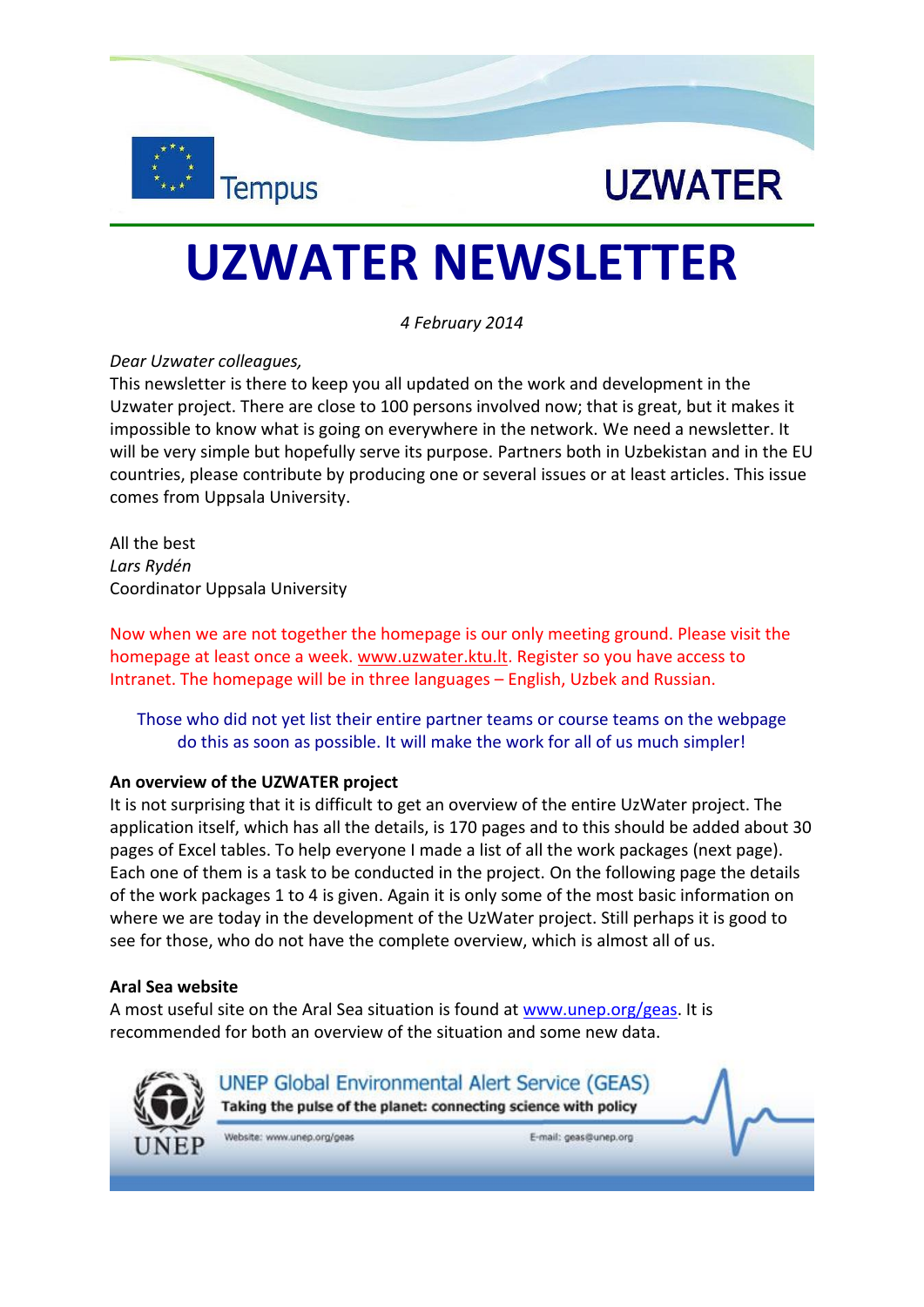



|                                   | <b>UZWATER</b> Work packages and deliverables                                                                            |  |
|-----------------------------------|--------------------------------------------------------------------------------------------------------------------------|--|
| WP <sub>1</sub><br><b>Methods</b> | Development of Curricula, Courses, Teaching materials, &                                                                 |  |
|                                   | 1.1 Two training visits to EU Universities                                                                               |  |
|                                   | 1.2 Curricula and syllabi of Master Programme                                                                            |  |
|                                   | 1.3 15 core courses                                                                                                      |  |
|                                   | 1.4 Study material for 15 core courses                                                                                   |  |
| WP <sub>2</sub>                   | <b>Establishing Study Centres for Environment and Sustainability</b><br><b>Studies</b>                                   |  |
|                                   | 2.1 Equipped study centres at each partner university                                                                    |  |
|                                   | 2.2 Goals and Activity plans for study centres                                                                           |  |
|                                   | 2.3 Master Programme web-platform                                                                                        |  |
|                                   | 2.4 National centre for sustainable water management<br>2.5 National centre for ESD                                      |  |
| WP <sub>3</sub>                   | <b>Implementation of the Master Programme at Partner Universities</b><br>3.1 Teachers trained at EU partner universities |  |
|                                   | 3.2 Intensive teaching periods by EU teachers                                                                            |  |
| WP <sub>4</sub>                   | Applied projects and master thesis work                                                                                  |  |
|                                   | 4.1 Plans for applied projects at each university<br>4.2 Cooperation with stakeholders                                   |  |
|                                   | 4.3 Master thesis                                                                                                        |  |
|                                   |                                                                                                                          |  |
| <b>WP 5</b>                       | <b>Communication and dissemination</b>                                                                                   |  |
|                                   | 5.1 Communication and dissemination strategy                                                                             |  |
|                                   | 5.2 Web platform<br>5.3 Public events to launch the study centres                                                        |  |
|                                   | 5.4 Dissemination conference                                                                                             |  |
| WP <sub>6</sub>                   | <b>Sustainability Actions</b>                                                                                            |  |
|                                   | 6.1 Sustainability Plan                                                                                                  |  |
|                                   | 6.2 Multi-stakeholders meetings and seminars                                                                             |  |
| <b>WP7</b>                        | <b>Quality Control and Monitoring</b>                                                                                    |  |
|                                   | 7.1 Quality Report by Advisory Board                                                                                     |  |
|                                   | 7.2 Self-evaluation reports                                                                                              |  |
|                                   | 7.3 Monitoring Reports                                                                                                   |  |
| WP <sub>8</sub>                   | <b>Management of the Project</b>                                                                                         |  |
|                                   | 8.1 Coordination meetings                                                                                                |  |
|                                   | 8.2 Management Intranet                                                                                                  |  |
|                                   | 8.3 Activity, Interim and Final Reports                                                                                  |  |